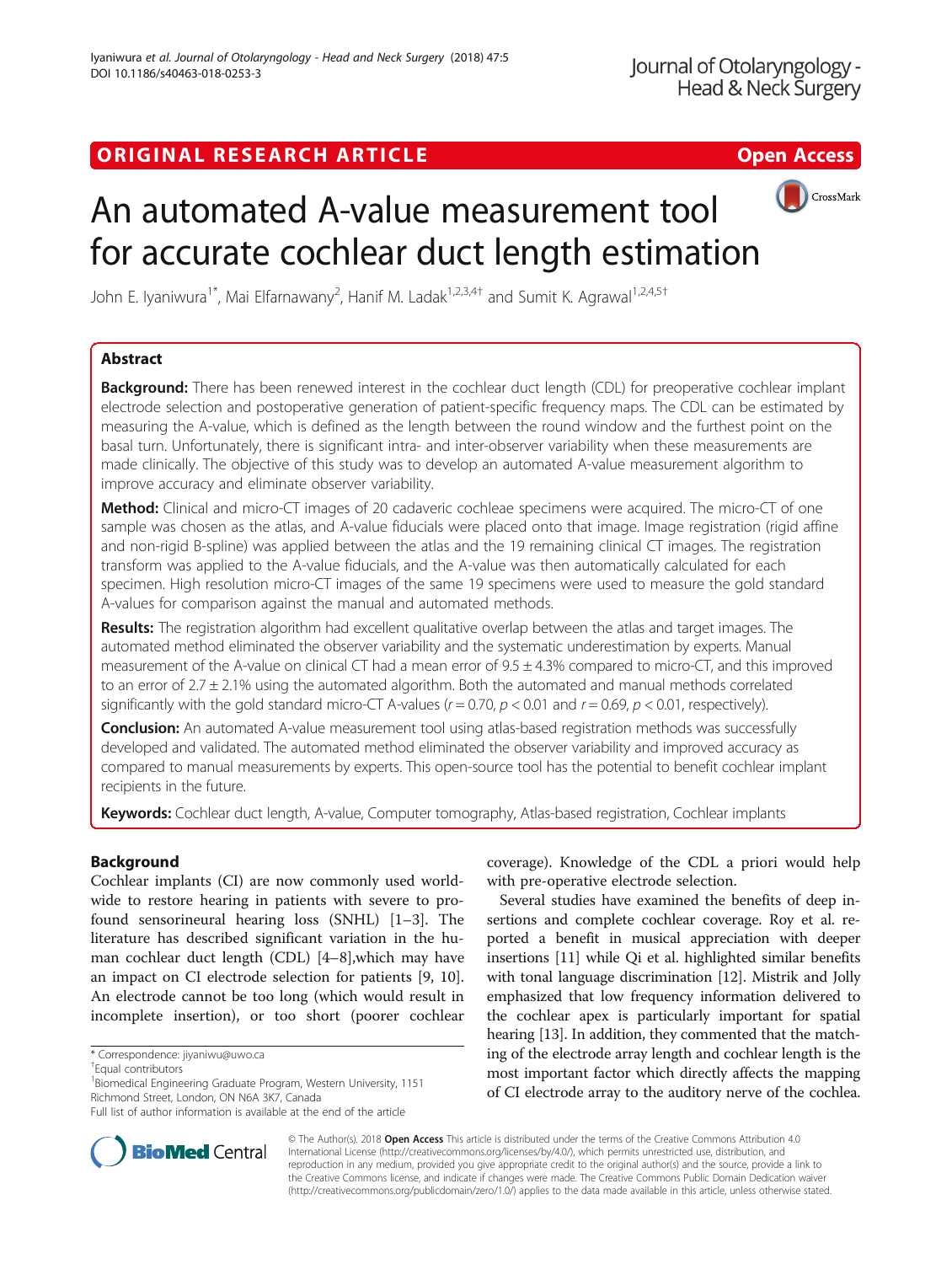In addition to the pre-operative electrode selection to maximize cochlear coverage, the CDL can be used postoperatively to create custom frequency maps for patients, potentially reducing place pitch mismatch, the effect of which has been studied clinically. The greenwood equation is used as a guideline for post-operative frequency mapping of the CI electrode arrays and it is directly dependant on the CDL. Based on this equation, Koch et al. demonstrated a CDL length mismatch of 6 mm would translate to a frequency mismatch of 1100 Hz in the basal region and 400 Hz in the apical region [\[14](#page-6-0)–[16\]](#page-6-0). Fu et al. carried out a clinical study that showed a shift of just 2–4 mm affected patients' rehabilitation times [[17\]](#page-6-0). With bilateral CI users, Kan et al. and Stelmach et al. highlighted that a place mismatch can occur between the left and right electrode arrays and that this mismatch can simply be as a result of insertion depth differences [[18](#page-6-0), [19](#page-7-0)]. Studies have also shown that such place pitch mismatches can lead to poor speech recognition in noisy environments [\[20\]](#page-7-0), a shift in the perceive location of sound sources [[18\]](#page-6-0), and poor interaural time differences (ITD) [\[21](#page-7-0), [22\]](#page-7-0). In addition, with regards to cochlear implant users with single sided deafness (SSD), Rader et al. concluded that place dependant stimulation can be expected to improve pitch perception [[23\]](#page-7-0). Other studies have shown conceivable shortcomings in CI performances due to significant levels of place pitch mismatching [\[15,](#page-6-0) [24](#page-7-0)–[26\]](#page-7-0). In order to reduce pitch place mismatch, CDL estimates would be needed to create custom frequency maps.

The complete effects of deep insertions, frequency place pitch mismatch, and the potential benefits of customizable electrode lengths and individualized frequency map fitting, is still an ongoing active area of research, and preliminary results hold significant clinical relevance [\[4,](#page-6-0) [27](#page-7-0)–[30\]](#page-7-0).

Currently the CDL can be estimated using the Avalue; a measurement defined as the length of the straight line between the middle of the round window, passing through the modiolar axis, and reaching the furthest point on the basal turn [\[31\]](#page-7-0). This measurement was proposed by Escudé et al., who utilized the correlation between the A-value and the CDL [[31](#page-7-0)]. Alexiades et al. [[32\]](#page-7-0) proposed an equation to determine CDLs using the A-value, and these equations were further modified using high resolution imaging by Koch et al. [[14\]](#page-6-0). However, despite the simplicity of this method and its relevance, there is significant inter-observer and intra-observer variability associated with the A-value measurement on clinical CT scans [[33](#page-7-0), [34](#page-7-0)]. The development of an automated tool to measure the A-value could alleviate this user variability.

The primary objective of this study is to develop an automated algorithm using atlas-based registration techniques on an open-source platform. The secondary objective is to compare the accuracy of the automated tool against manual measurements by experts. A set of micro-CT  $(\mu$ CT) images of the same sample set was used as the gold standard for measurement.

## **Methods**

## Image acquisition

Twenty fixed cadaveric temporal bone specimens were obtained for the study. Ethics approval was acquired through the Department of Anatomy at the Schulich School of Medicine and Dentistry at Western University, Ontario Canada.

## Clinical CT images

All 20 specimens were scanned at a clinical resolution of 600 μm using the Discovery CT750 HD Clinical Scanner (GE Healthcare, Chicago, IL), equipped with GE's Gemstone CT detector. The Scanner was set to a slice thickness of 0.625 mm and an x-ray voltage of 120 kV. The acquisition time for each of the 20 specimens was approximately 20 s.

## Micro-CT images

High resolution micro-CT  $(\mu$ CT) images were acquired for all 20 specimens. The temporal bone specimens where trimmed using a cylindrical drill bit, with a diameter of 40 mm and a height of 60 mm. Special care was taken to ensure the region of interest was preserved. The trimmed specimens could then be imaged with the eXplore Locus  $\mu$ CT scanner (GE Healthcare, Chicago, IL), which was set at 80 kV and 0.45 mA. Using an incremental angle of 0.4 degrees, approximately 900 views could be captured. A modified cone beam algorithm [[35](#page-7-0)] was used to reconstruct a 3D image with a voxel size of  $20 \mu m$ .

## Gold standard values

A fellowship trained neurotologist (SKA) measured the A-value on a set of 20 high resolution  $\mu$ CT images. These images were reconstructed at an oblique angle that enabled the full basal turn of the cochlea to be visualized. The reconstructed views were subsequently displayed with an appropriate minimum-intensity projection (MinIP) as described by Escudé et al. [\[31](#page-7-0)]. The A-value for all 20 specimens served as the gold standard reference values [\[33](#page-7-0)]. As a note, intra- and inter-observer variation was insignificant on these highresolution  $\mu$ CT scans as the round window membrane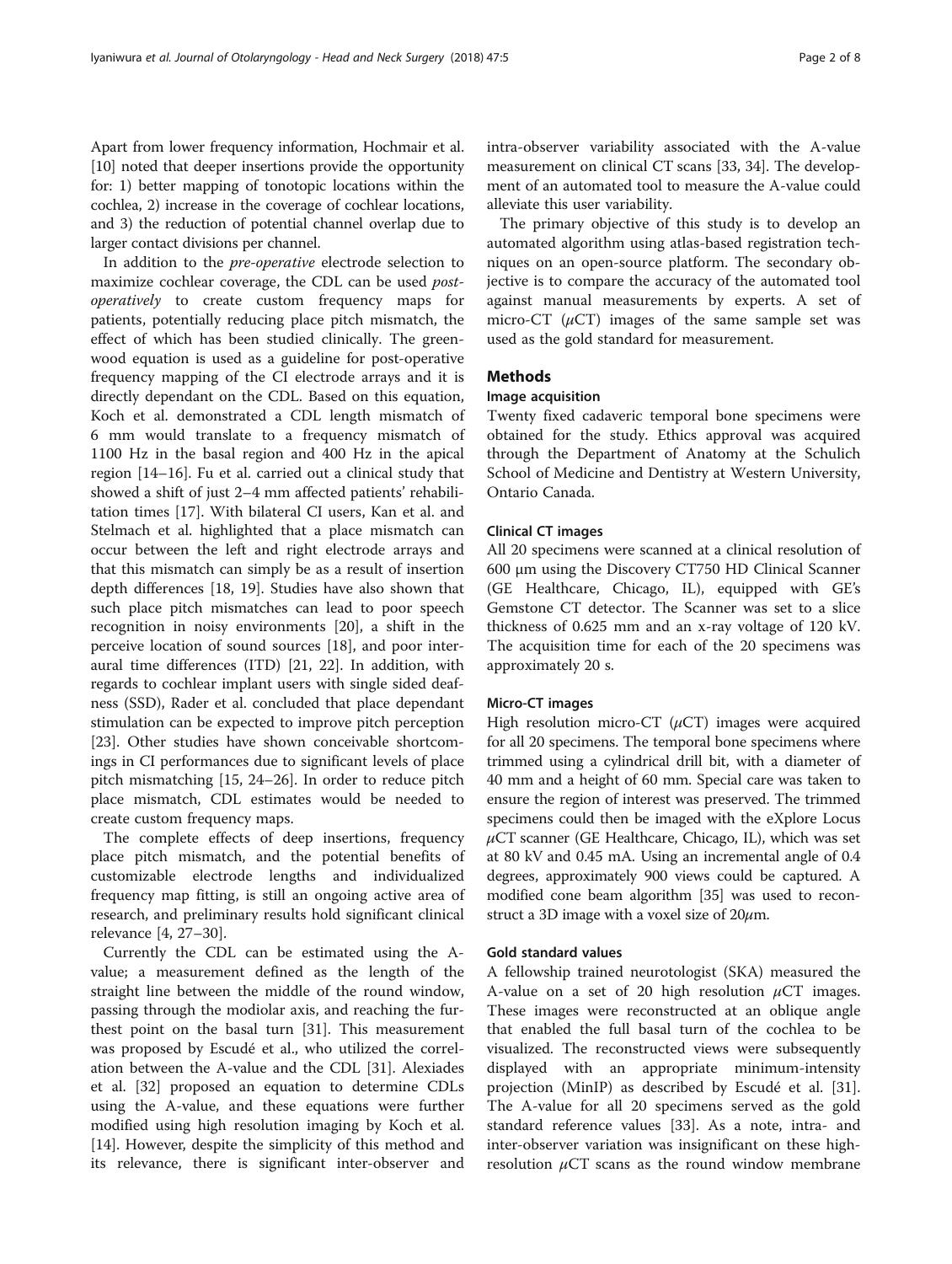and outer cochlear wall were clearly visible on the MinIP projections.

#### Atlas generation

The  $\mu$ CT image of the specimen with the median gold standard A-value was selected to be used as the single atlas for the automated algorithm. The atlas was mirrored to ensure that models were available for both right and left cochleae. To facilitate accurate registration, the atlas was cropped to only contain the region of interest in 3D Slicer [[36\]](#page-7-0). Two fiducials were then placed; one on the centre of the round window and the other on furthest point on the basal turn as shown in Fig. 1.

#### Registration algorithm

The registration algorithm was developed on an open source software platform, 3D Slicer [\[36, 37](#page-7-0)]. The algorithm components are illustrated in the flowchart (Fig. [2](#page-3-0)). The atlas (source image) was loaded along with the clinical CT (target) image. Fiducials were placed on the following landmarks: the cochlear apex, modiolus, round window and oval window. Landmark registration was then used to ensure the source and target images were in the same spatial region. Finally, the target image was cropped to extract the region of interest (i.e., the cochlea and immediate surrounding structures).

#### Affine registration

Affine image registration is a form of linear registration that incorporates translation, rotation, scaling, and shearing. The dimension of the image determines the degrees of freedom in the registration [\[38](#page-7-0)]. The CT images were 3-dimensional, which resulted in a total of 12 degrees of freedom (DOF) (translation, rotation, scaling, and shearing were performed in each of the x, y, and z axis). Affine registration is restricted in that it only captures global differences between images, therefore, it is typically used as a technique to align a set of images before non-linear registration techniques are

applied [\[38](#page-7-0), [39](#page-7-0)]. To capture global differences alone, only 0.1% of the clinical CT (target image) was considered by the algorithm. Normalized cross correlation (NCC) was used as the image similarity comparison metric, which defined the registration's objective function. Table [1](#page-3-0) outlines the complete set of parameters used.

#### B-Spline registration

A free-form deformation (FFD) model based on bsplines, was used to address local differences between the images. FFDs allows for local deformation of an image through the manipulation of a mesh of control points [[39](#page-7-0)]. After the movement of the control points, a b-spline function is used to interpolate the corresponding movement in the image and the degrees of freedom for b-spline registration is determined by the number of control points [\[40](#page-7-0)]. After the affine registration addressed global differences, b-spline registration was then used to address local differences between the images. The parameters used for the b-spline registration in Table [1](#page-3-0) were based on Elfarnawany et al. [\[41](#page-7-0)]. A 3D mesh of control points  $(4 \times 4 \times 4)$  allowed for a total of 64 DOF and NCC again was used as the image similarity metric used to define the objective function. The whole clinical sample (100%) was used in the registration process in an attempt to capture all the local differences between the clinical CT and atlas images. The generated b-spline transform matrix was applied to the atlas and its corresponding A-value fiducials, and the new distance between the fiducials was computed as the A-value of the target image.

## Evaluation of automated method

The registration algorithm was implemented on 19 specimens, as the atlas was excluded from the analysis. Depending on whether the target image was a right or left cochlea, the registration algorithm was applied using the corresponding atlas. The results of the automated

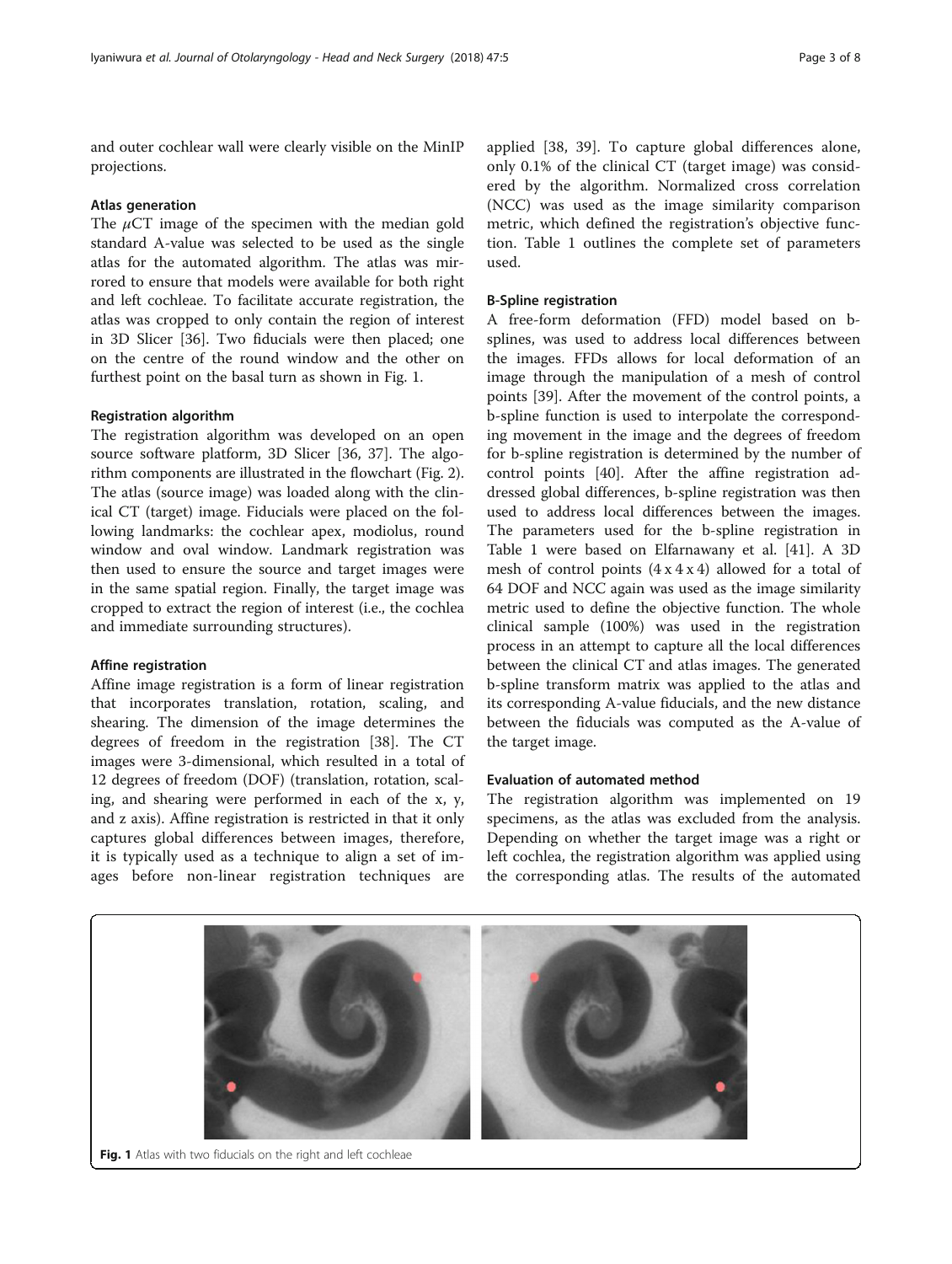<span id="page-3-0"></span>

method applied on the clinical CT images were compared to the gold standard A-values from the  $\mu$ CT images of the same samples. Additionally, the automated method results were compared to the A-values manually acquired by experts on the same set of clinical CT images in a previous study [\[33](#page-7-0)].

#### Qualitative evaluation

3D models of the atlas and a clinical CT image sample were created. The overlap of the models and the A-value fiducials were qualitatively evaluated before and after the registration algorithm. The deformation grids of the atlas, before and after each registration step, were also generated and visualized.

## Quantitative evaluation

A-values obtained using the automated registrationbased method were compared to the gold standard reference values by calculating the absolute percentage difference. The mean percentage difference of the automated method from the gold standard was compared to the difference of the manual method reported in Iyaniwura et al. [[33\]](#page-7-0). The automated and manually measured A-values were tested for normality using the Shapiro-Wilk test. Based on this result, the Wilcoxon

matched pairs test was used to compare these values against the gold standard. The correlation between the two sets (automated and manual) of A-values and the gold standard A-values were evaluated using the Spearman correlation.

Lastly, Bland-Altman plots were used to display the differences between the A-values from clinical CT (automated method and manually measured) and the gold standard A-value measurements. A clinically acceptable A-value error range of  $\pm 1.05$  mm was determined based on the revised cochlear length equations published by Koch et al. [\[18\]](#page-6-0) and is indicated on the derived Bland-Altman plots.

## Results

### Qualitative results

The cochlear models generated from the  $\mu$ CT (atlas), clinical CT (target), and the corresponding deformation grids were analysed. In all cases, affine registration successfully aligned the atlas and clinical CT images, addressing the majority of the global differences between the two images. Subsequently, the b-spline registration further improved the alignment addressing the local difference between the two images.

Table 1 Automated method parameters for Landmark, Affine, and B-Spline registration

| Registration | Initialization      | Objective function                 | Degrees Of Freedom (DOF) | % of Sample |
|--------------|---------------------|------------------------------------|--------------------------|-------------|
| Landmark     | Fiducial placements | Least squares                      | 6 DOE                    | N/A         |
| Affine       | Geometric alignment | Normalized Cross Correlation (NCC) | 12 DOF                   | J.I         |
| B-Spline     | Affine transform    | Normalized Cross Correlation (NCC) | 64 DOF                   | 100         |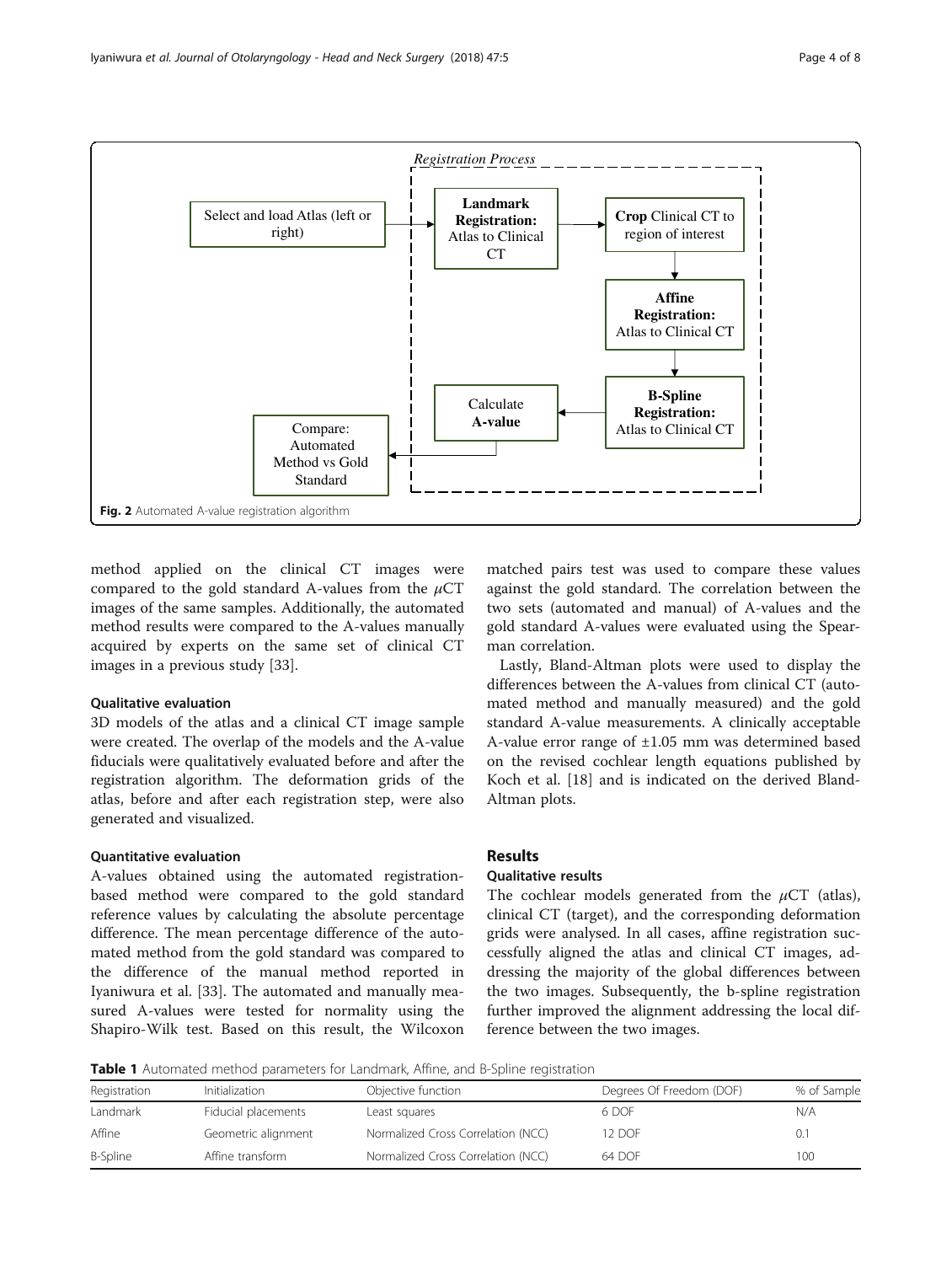Figure 3 provides a specific example where the target image was larger than the atlas. Affine registration globally expanded the atlas as shown by the deformation grid, and this achieved a partial overlap with the target (Fig. 3b). B-spline registration was then able to deal with the local differences, and the individual protrusions can be visualized on the deformation grid (Fig. 3c).

## Quantitative results

The absolute percentage difference (mean ± standard deviation), Wilcoxon test, and Spearman correlation were used to analyze manual and automated A-value measurements. Table 2 summarizes these results as compared to the gold standard measurements from  $\mu$ CT. The automated method had a 2.7 ± 2.1% absolute difference from the gold standard compared to a difference of  $9.5 \pm 4.3\%$  for the manual method reported in Iyaniwura et al. [[33](#page-7-0)]. Using the Wilcoxon test, the automated method was not significantly different from the gold standard  $(p = 0.061, \text{ns})$ , but the manual method was significantly different from the gold standard  $(p < 0.0001)$ . Comparing the automated method against the manual method, the results were significantly different from each other  $(p < 0.0001)$ . Both the automated and manual methods had significant Spearman correlations of  $r = 0.70$  ( $p < 0.01$ ) and  $r = 0.69$  ( $p < 0.01$ ), respectively, when compared to the gold standard measurements.

Bland-Altman plots were generated as shown in Fig. [4](#page-5-0). A comparison of the automated method against the gold standard revealed that all measurements fell within the acceptable range (Fig. [4a\)](#page-5-0). Experts' manual measurements reported by Iyaniwura et al. [\[33](#page-7-0)] depicted an

Table 2 Percentage difference, Spearman correlation & Wilcoxon test comparison of manual and automated method

|           | % Difference  | Wilcoxon         | Spearman      |
|-----------|---------------|------------------|---------------|
| Manual    | $9.5 + 4.3\%$ | p < 0.0001       | $r = 0.69***$ |
| Automated | $2.7 + 2.1\%$ | $p = 0.061$ (ns) | $r = 0.70***$ |
|           |               |                  |               |

 $\frac{1}{2}$  × +\*p < 0.01

underestimation of true A-values. A second Bland-Altman plot was generated from these previously reported manual measurements and 26% of those measurements were found to be outside of the acceptable range (Fig. [4b](#page-5-0)).

## **Discussion**

As discussed, there is significant variation in cochlear size and morphology described in the literature [[4](#page-6-0)–[8](#page-6-0), [42](#page-7-0)]. To develop a robust algorithm, 50 cochleae were initially scanned and a subset of 20 cochleae were chosen to represent a wide range of A-values. An additional strength of the study was the availability of corresponding  $\mu$ CT images of the clinical CT images, which allowed for a gold standard validation of the algorithm.

Overall, the quantitative results revealed a statistically significant  $6.8 \pm 4.8\%$  improvement in accuracy using the automated method. This algorithm also corrected the 26% of values that fell outside the clinically acceptable range using the manual method as observed on the Bland-Altman plots. The type of error on these plots was also different between the automated and manual methods. The automated algorithm had a random error centred on the origin, whereas the manual measurements consistently underestimated the true A-value (Fig. [4\)](#page-5-0). The error observed in Fig. [4b](#page-5-0) can be described as a systematic error in the manual measurements. This error is most likely

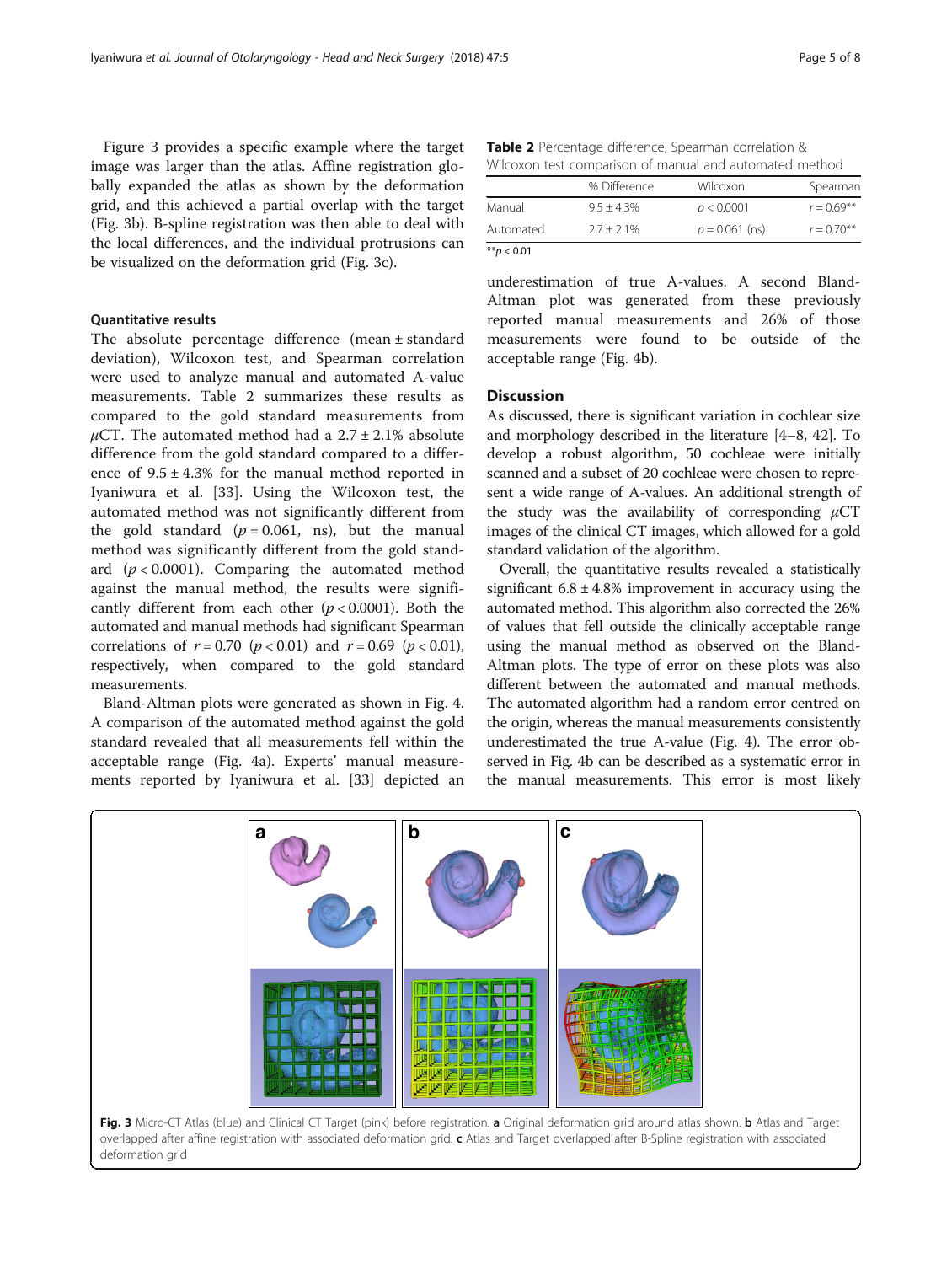<span id="page-5-0"></span>

attributed to both the poor visibility of the round window in clinical CT images, and the variability associated with the selection of an oblique plane for the multiplanar reconstruction of each clinical CT image; however, a similar study with a larger n (participants would need to be conducted [\[33](#page-7-0)]. Furthermore the clinical CT images used in this study were of relatively low resolution (625um); however, other commonly used clinical CT scanning modalities such as cone beam computed tomography (CBCT), typically exhibit higher resolutions [[43, 44](#page-7-0)]. As such an improvement in the algorithm's performance would be hypothesized if utilized on CBCT images, for example.

Intra- and inter-observer variability between specialists also has been identified as a major source of error when measuring A-values on clinical CT [\[33](#page-7-0), [34](#page-7-0)]. Iyaniwura et al. [[19](#page-7-0)] reported intraclass correlation (ICC) coefficients for inter-observer variability  $(ICC = 0.57)$  and intraobserver variability (ICC range = 0.54 to 0.90). Rivas et al. [\[20](#page-7-0)] reported a mean absolute difference as high as 8 mm for CDL estimates calculated from manual Avalue measurements. The automated algorithm described eliminates this observer variability.

The clinical significance of improved accuracy and consistency can be assessed by examining its effect on electrode selection and on the frequency mapping of the cochlea via the Greenwood equation. [[16,](#page-6-0) [32, 45](#page-7-0)]. With regards to electrode selection, Iyaniwura et al. [[33\]](#page-7-0), using an average CDL value of 32.9 mm, derived an average CDL variation of ±3.9 mm with the manual method. Cochlear implant manufacturers have off the shelf implants available in 15, 17, 20, 24, 25, 28 and 31 mm variants, therefore a variation of ±3.9 mm could lead to improper electrode selection preoperatively [[13,](#page-6-0) [46](#page-7-0)–[49](#page-7-0)]. In terms of customized frequency maps, Koch et al. [[14](#page-6-0)] calculated that a 6 mm error in CDL would result in a frequency-place mismatch of 400 Hz at the apical turn and 1100 Hz along the basal turn of the cochlea. These discrepancies could translate into discernible effects on cochlear implant performance [\[15](#page-6-0), [24\]](#page-7-0).

There have been a number of registration techniques that have been described in the medical imaging literature. In structures with significant variability, FFD (non-linear/non-rigid) registration like b-spline, as well as atlas-based registration techniques, are typically used [[39, 41, 50](#page-7-0)–[56\]](#page-7-0). In this study, a single atlas with b-spline registration was sufficient in improving the accuracy of A-value measurements, which are based upon the basal turn of the cochlea. However, the cochlear apex can exhibit significant additional variation between patients [[5, 14](#page-6-0), [32, 45](#page-7-0)] If the apex was to be directly modeled in the future, this could be overcome using multi-atlas registration techniques. [[56](#page-7-0)–[58](#page-7-0)].

Other studies have attempted to register inner ear structures for a variety of purposes. Christensen et al. used a deformable atlas based registration technique to measure shapes within the inner ear [[59\]](#page-7-0), however they did not measure the A-value or the CDL. Rivas et al. [[34\]](#page-7-0) developed a sophisticated algorithm for measuring the CDL, however no high-resolution  $\mu$ CT images were available to validate their results. The Avalue measured by the algorithm can then be used to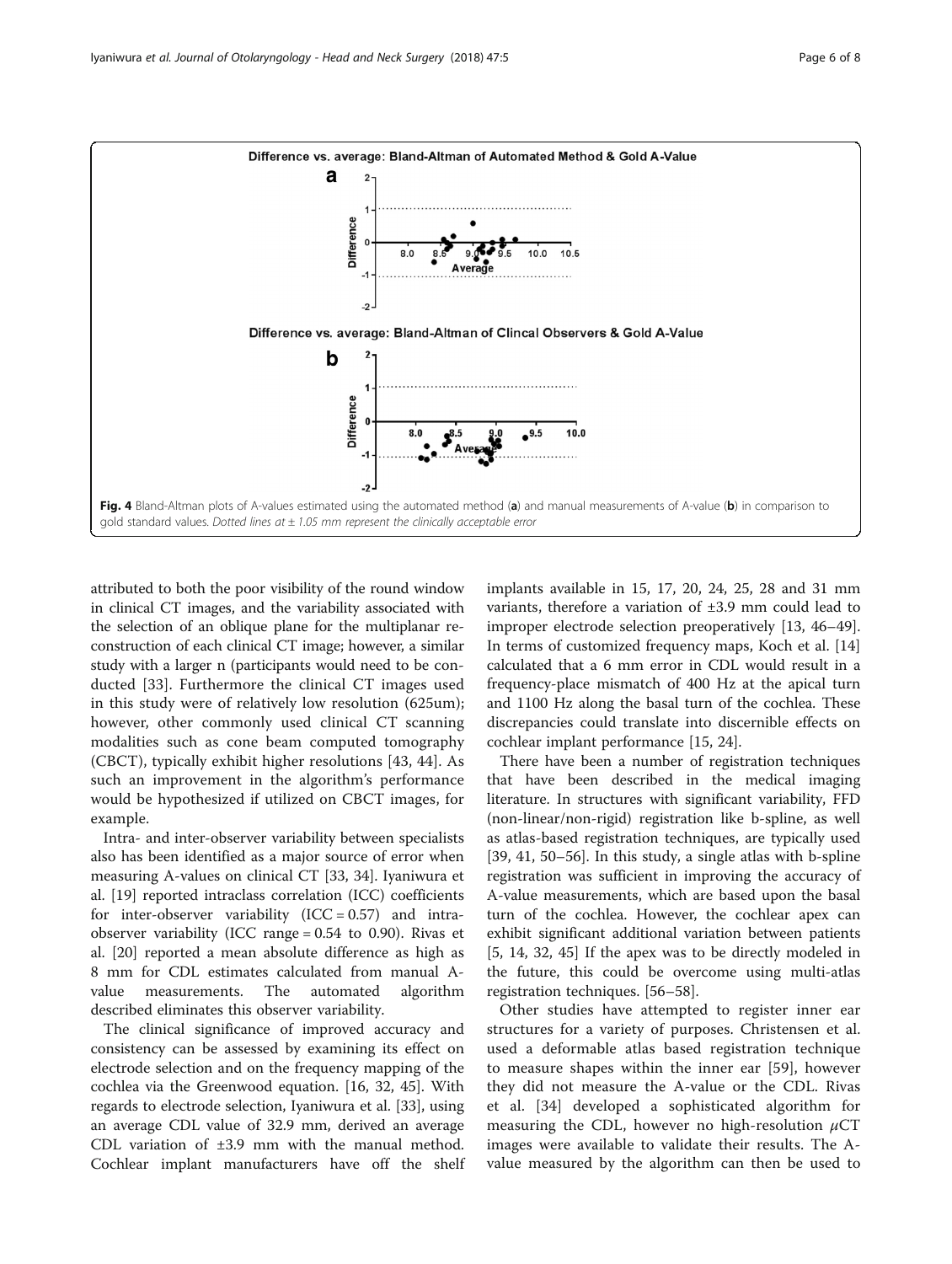<span id="page-6-0"></span>estimate the CDL at the lateral wall and Organ of Corti by using equations developed by Alexiades et al. [[32\]](#page-7-0) and Koch et al. [14]. These equations have been built into the module as part of the output to the end-user.

The implemented automated algorithm will be made available as an open-source software extension to 3D Slicer. This would allow for further development by other groups and validation of the methodology on a wider variety of cochleae.

## Conclusion

An automated method to estimate cochlear length based on the A-value was developed using open-source atlasbased registration tools. The automated method produced more accurate results than the manual method, and eliminated the observer variability between experts. This improved accuracy may be clinically important for electrode selection and patient-specific frequency mapping of cochlear implants.

#### Abbreviations

3D: Three dimensional; CBCT: Cone beam computed tomography; CDL: Cochlear duct length; CI: Cochlear implants; CT: Computed tomography; DOF: Degrees of freedom; FFD: Free-form deformation; ICC: Intraclass correlation; NCC: Normalized cross correlation; SNHL: Sensorineural hearing loss; μCT: Micro-CT

#### Acknowledgements

Financial support for John Enioluwa Iyaniwura was provided by MITACS Accelerate, Natural Sciences and Engineering Research Council of Canada (NSERC), and the Otolaryngology Graduate Research Scholarship (Department of Otolaryngology - Head and Neck Surgery, Western University, Canada).

#### Funding

This study was funded by an Otolaryngology Graduate Research Scholarship (The Department of Otolaryngology – Head and Neck Surgery, Schulich Medicine & Dentistry, Western University, Canada), a MITACS Accelerate Internship (Canada) and an Engineering Research Council of Canada (NSERC) Discovery Grant.

#### Availability of data and materials

The dataset used in this current study are available from the corresponding author upon request.

#### Authors' contributions

JEI developed the algorithm under the guidance of ME and HML. JEI, ME and SKA wrote the manuscript. HML and SKA were primary supervisors for JEI. All authors read and approved the final manuscript.

#### Authors' information

HML and SKA were co-senior authors on this study.

#### Ethics approval and consent to participate

Ethics approval was acquired through the Department of Anatomy at the Schulich School of Medicine and Dentistry at Western University, Ontario Canada.

#### Consent for publication

Not applicable.

## Competing interests

The authors declare that they have no competing interests.

## Publisher's Note

Springer Nature remains neutral with regard to jurisdictional claims in published maps and institutional affiliations.

#### Author details

1 Biomedical Engineering Graduate Program, Western University, 1151 Richmond Street, London, ON N6A 3K7, Canada. <sup>2</sup>Department of Otolaryngology-Head and Neck Surgery, Western University, London, ON, Canada. <sup>3</sup>Department of Medical Biophysics, Western University, London, ON, Canada. <sup>4</sup> Department of Electrical and Computer Engineering, Western University, London, ON, Canada. <sup>5</sup>London Health Science Centre, Room B1-333, University Hospital, 339 Windermere Rd., London, ON, Canada.

#### Received: 13 June 2017 Accepted: 8 January 2018 Published online: 22 January 2018

#### References

- 1. Peterson NR, Pisoni DB, Miyamoto RT. Cochlear implants and spoken language processing abilities: review and assessment of the literature. Restor Neurol Neurosci. 2010;28:237–50.
- 2. Montes F, Peñaranda A, Correa S, Peñaranda D, García J-M, Aparicio ML, et al. Cochlear implants versus hearing aids in a middle-income country: costs, productivity, and quality of life. Otol Neurotol Off Publ Am Otol Soc Am Neurotol Soc Eur Acad Otol Neurotol. 2017;
- 3. Biller A, Bartsch A, Knaus C, Müller J, Solymosi L, Bendszus M. Neuroradiological imaging in patients with sensorineural hearing loss prior to cochlear implantation. ROFO Fortschr Geb Rontgenstr Nuklearmed. 2007;179:901–13.
- 4. Meng J, Li S, Zhang F, Li Q, Qin Z. Cochlear size and shape variability and implications in Cochlear implantation surgery. Otol Neurotol. 2016;37:1307–13.
- 5. Erixon E, Hogstorp H, Wadin K, Rask-Andersen H. Variational anatomy of the human cochlea: implications for Cochlear implantation. Otol Neurotol. 2009; 30:14–22.
- 6. Miller JD. Sex diffferences in the length of the organ of Corti in humans. J Acoust Soc Am. 2007;121:EL151–5.
- 7. Ketten DR, Vannier MW, Skinner MW, Gates GA, Wang G, Neely JG. In vivo measures of cochlear length and insertion depth of nucleus cochlear implant electrode arrays. Ann Otol Rhinol Laryngol. 1998;107:1–16.
- 8. Ulehlova L, Voldrich L, Janisch R. Correlative study of sensory cell-density and Cochlear length in humans. Hear Res. 1987;28:149–51.
- 9. Landsberger DM, Mertens G, Punte AK, Van De Heyning P. Perceptual changes in place of stimulation with long cochlear implant electrode arrays. J Acoust Soc Am. 2014;135:EL75–81.
- 10. Hochmair I, Hochmair E, Nopp P, Waller M, Jolly C. Deep electrode insertion and sound coding in cochlear implants. Hear Res. 2015;322:14–23.
- 11. Roy AT, Penninger RT, Pearl MS, Wuerfel W, Jiradejvong P, Carver C, et al. Deeper Cochlear implant electrode insertion angle improves detection of musical sound quality deterioration related to bass frequency removal. Otol Neurotol. 2016;37:146–51.
- 12. Qi B, Liu B, Krenmayr A, Liu S, Gong S, Liu H, et al. The contribution of apical stimulation to mandarin speech perception in users of the MED-EL COMBI 40+ cochlear implant. Acta Otolaryngol (Stockh). 2011;131:52–8.
- 13. Mistrík P, Jolly C. Optimal electrode length to match patient specific cochlear anatomy. Eur Ann Otorhinolaryngol Head Neck Dis. 2016;133(Suppl 1):S68–71.
- 14. Koch RW, Elfarnawany M, Zhu N, Ladak HM, Agrawal SK. Evaluation of Cochlear duct length computations using synchrotron radiation phase-contrast imaging. Otol Neurotol.
- 15. Jiam NT, Pearl MS, Carver C, Limb CJ. Flat-panel CT imaging for individualized pitch mapping in Cochlear implant users. Otol Neurotol. 2016;37:672–9.
- 16. Greenwood DD. A cochlear frequency-position function for several species–29 years later. J Acoust Soc Am. 1990;87:2592–605.
- 17. Fu Q-J, Shannon RV, Galvin JJ. Perceptual learning following changes in the frequency-to-electrode assignment with the Nucleus-22 cochlear implant. J Acoust Soc Am. 2002;112:1664–74.
- 18. Kan A, Stoelb C, Litovsky RY, Goupell MJ. Effect of mismatched place-ofstimulation on binaural fusion and lateralization in bilateral cochlear-implant users. J Acoust Soc Am. 2013;134:2923–36.